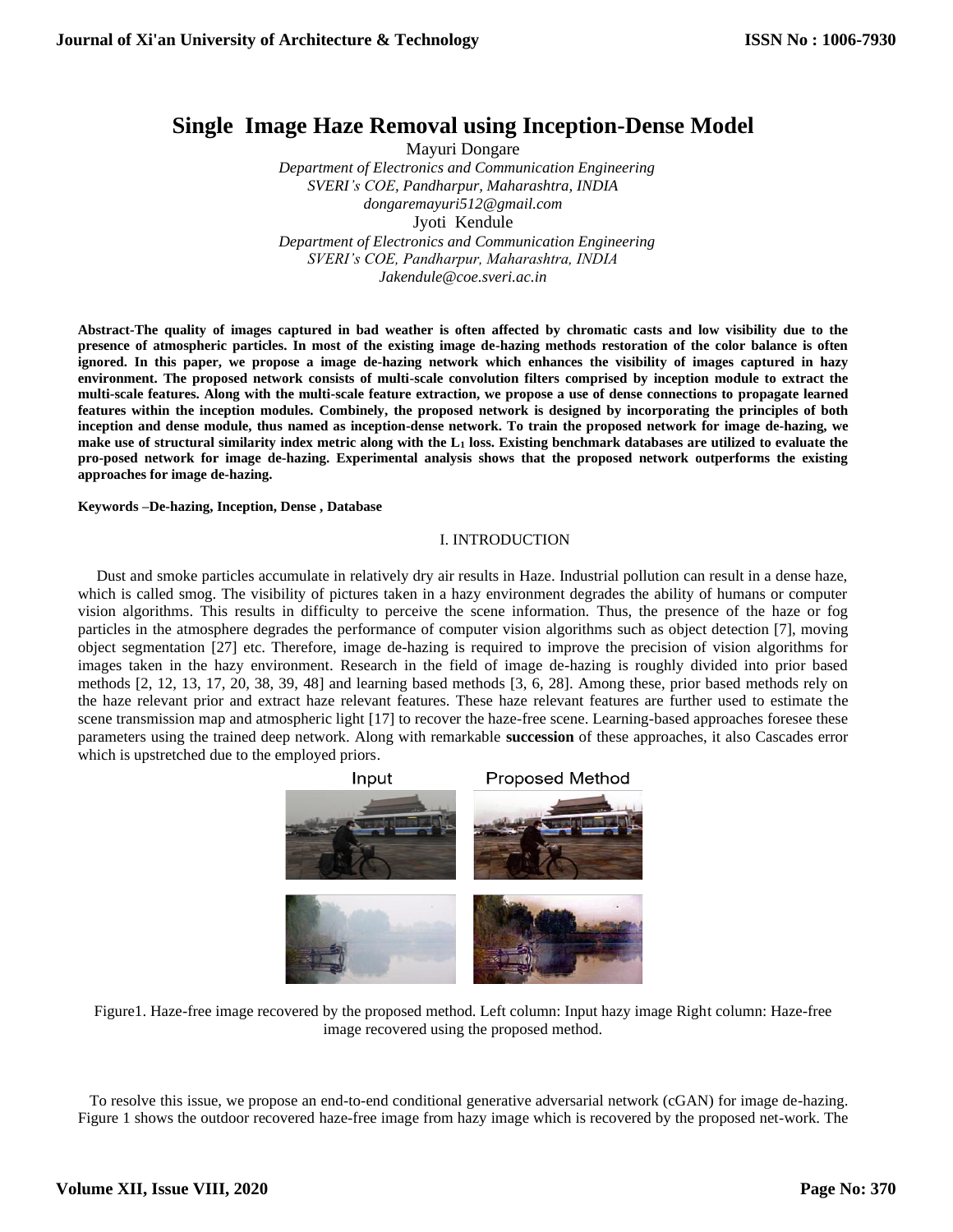proposed network uses basic principles of two modules-inception and dense. So, named as inception-dense network (ID-Net). Directly we can recover the haze free image by estimation of intermediate feature maps using proposed ID-net. The proposed work of this network are listed below:

- 1. ID-Net is proposed for image de-hazing which is nothing but an End-to-end conditional generative adversarial network.
- 2. By combining both inception and dense module, A novel generator network is designed
- 3. Extensive experimental analysis has been carried out on two existing benchmark datasets.

The paper is organized as Section I and II illustrate the introduction and literature survey on image de-hazing respectively. Section III presents the proposed method for image de-hazing. Section IV depicts the training of the proposed ID-Net. Further, the experimental results are discussed in Section V. Finally, Section VI concludes the proposed method for image de-hazing.

## II. Literature Survey

Effect of the haze is directly proportional to the depth of an object from the camera device. To understand this nonlinearity, various approaches have been proposed such as polarized filters [31, 33], use of multiple images of same scenery [\[5, 2](#page-5-0)5], prior based hazy models [\[2, 12, 13, 1](#page-5-0)7, 20, 38, 39, 48] etc. Initially, in the area of image de-hazing, Schechner et al. [31, 33] proposed the polarized filters. Their approach works with multiple images of the same scene but differs in polarization angle. This approach fails because of its multi-image dependancy. Nayer et al. [25] overcame the hardware complexity by correlating dissimilarity between multiple images of the same scene but captured in different weather. With this approach, it is unable to restore the haze-free scene immediately, if multiple images of the same scene are not available for different weather conditions. Cozman et al. [\[5\] r](#page-5-0)esolved multi-image dependency by utilizing 3D geometrical model which is based upon the depth information of the hazy scene. In the last decade, image de-hazing has made remarkable progress due to the convincing assumptions re-garding the haze spread or haze density. Tan et al.[38] proposed contrast enhancement of the hazy scene. They removed haze by maximizing the local contrast of the hazy image. However, this method fails and create blocking artifacts when there is a depth discontinuity in the hazy image. He et al. [17] proposed dark channel prior (DChP) to restore the visibility in the hazy scene. It comprises of dark pixels i.e. pixels which are having very low intensity among one of the color channels for a given hazy-free scene. This simple but effective assumption is used to estimate the haze density and atmospheric light to recover the haze-free scene. DChP fails in complicated edgy structures and undergoes the halo effect [\[3\]. T](#page-5-0)he efficiency of [17] depends upon the accurate estimation of the scene transmission map. To estimate the robust trans-mission map of the hazy scene, researchers follow post-processing techniques such as guided filtering [16], median filtering [20, 45] etc. Lai et al. [22] proposed two priors to estimate the optimal transmission map. They estimated locally consistent scene radiance and context-aware scene transmission and utilized atmospheric scattering model to recover the haze-free scene. Wang et al. [41] utilized multi-scale retinex algorithm to estimate the brightness components. Further, with the help of a physical model, they are covered the haze-free image. Zhu et al. [48] proposed a color attenuation prior (CAP) which considers a HSV color space to extract the haze-relevant features.

To avail the advantages of multiple haze priors, Tang et al. [39] proposed regression framework for image de-hazing. They have proposed the extraction of different haze relevant features using existing haze relevant priors and learned the integrated features to estimate the robust scene transmission map. This approach improved the accuracy in single image haze removal. However, it propagates the errors upstretched due to the employed priors. Thus, to minimize the cascading error, researchers make use of convolutional neural networks (CNN). Existing learning-based approaches [3,6,7,28] estimate the scene transmission map using CNN. Further, a global airlight estimation followed by atmospheric scattering model restores the haze-free scene.

Methods discussed above share the same belief that in order to recover a haze-free image, estimation of an accurate scene transmission map is essential. The atmospheric light is calculated separately and the clean image is recovered using the atmospheric scattering model. Although being intuitive and physically grounded, such a procedure does not directly measure or minimize the reconstruction distortions. As a result, it will undoubtedly give rise to the sub-optimal image restoration quality. The errors in each separate estimation step will accumulate and magnify the overall error. In this context, Li et al. [23] de-signed an end-to-end architecture known as AOD-Net for image de-hazing. They analyzed the internal relationship between the end-to-end de-hazing network and traditional atmospheric model. Further, Swami et al. [36] proposed an end-to-end network based on conditional GAN for image dehazing. Recently, researchers [\[8, 11, 2](#page-5-0)6] make use of unpaired training approach for various computer vision applications. [\[8, 11\] u](#page-5-0)tilized unpaired training approach for image de-hazing whereas [26] found its use for moving object segmentation. In the next Section, we have discussed the proposed method for single image haze removal.

III. Proposed Method for Image Dehazing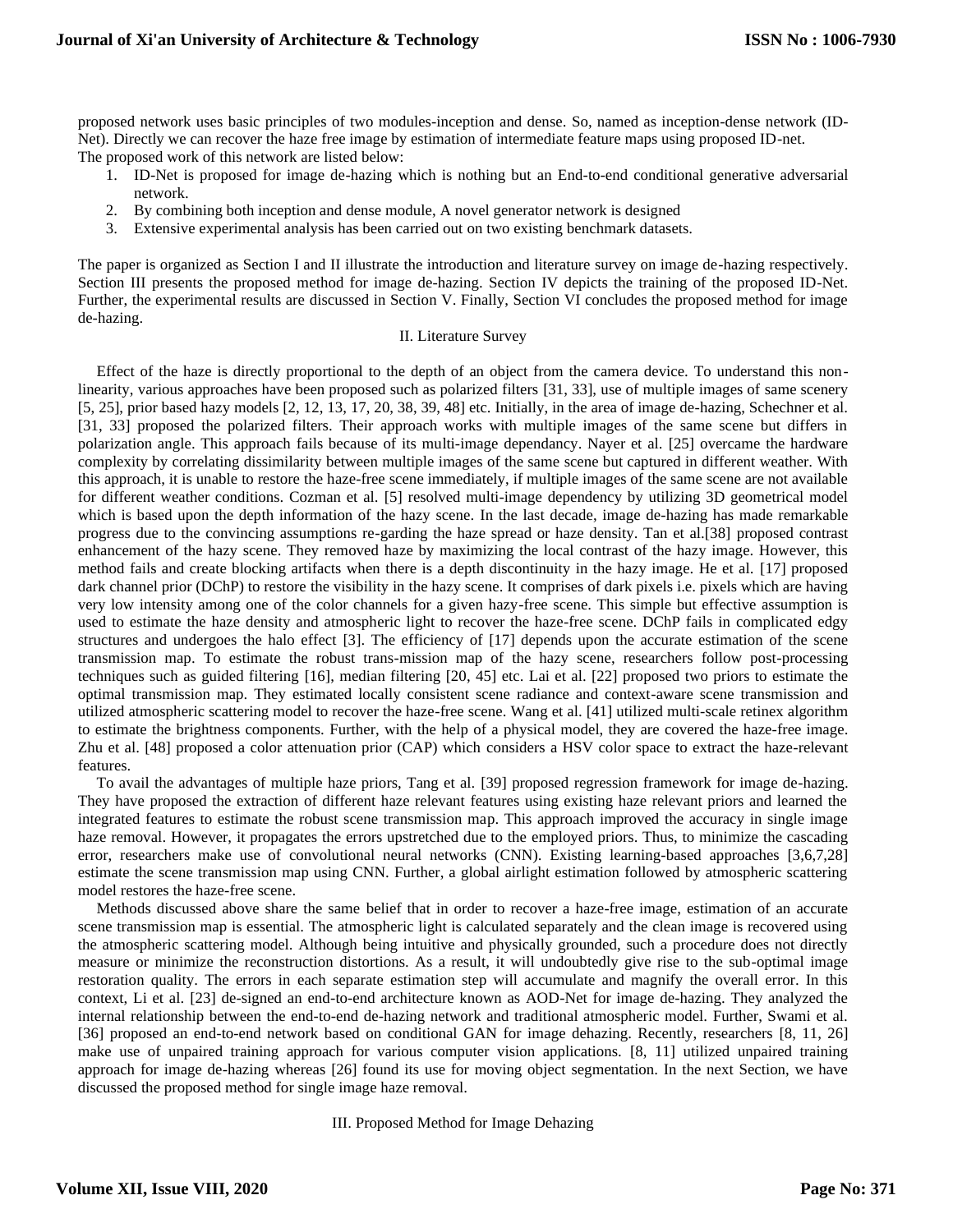As discussed in the previous Section, cascaded error up-stretched due to the employed priors. Thus, in this paper, we propose an end-to-end generative adversarial network i.e. ID-Net for image de-hazing. The proposed network integrates advantages of both inception and dense network modules.

## *3.1. Proposed Generator Network*

The number of computations in CNN are directly proportional to the spatial size of the feature maps those which are processed through the network Also it is use to reduce the computations. The number of computations in CNN are directly proportional to the spatial size of the feature maps those which are processed through the network. To reduce the number of computations and to increase the receptive field, down-sampling operation is purposefully designed. We design filters having a spatial size of 3 3 as shown in the Figure [2. P](#page-3-0)arameter details are discussed in Section [3.1.1.](#page-3-0) The inception block consists of three convolution layers of 1 1, 3 3 and 5 5 spatial size as shown in the Figure [2.](#page-3-0) The proposed feature map integration approach differs from original inception module [37] as it integrates the feature maps in two stages i.e. dense concatenation followed by element-wise summation. Here, we make use of identity mapping [\[15\]](#page-5-0) .



Figure 2. Generator network of the proposed Inception-Dense Network

<span id="page-2-0"></span>To extract the multi-scale features, five inception blocks are connected in a cascaded manner as shown in the Figure [2.](#page-3-0)  Which are densely connected via dense connections. In Figure [2,](#page-3-0) dense connections are shown by dotted black lines. Therefore, the proposed network is named as an inception-dense network. The architecture of proposed generator network is divided into three parts namely: (1) Encoder block (2) Inception block, and (3) Decoder block. Encoder/Decoder does simple convolution/de-convolution followed by non-linear activation function (ReLU).We use instance normalization [40] to normalize the network feature maps. Figure [2 s](#page-3-0)how the encoder blocks. We have designed encoder blocks among which down-samples the input feature maps. Its purpose is to increase the receptive field in the network. 3.1.1Parameter Details of the Proposed Generator Network Let a 3 3 Convolution-Instance Normalization-ReLu layer with n filters and stride '1' denoted asconv3sd1-n.Similarly, a 3 3 De-Convolution-Instance Normalization- ReLu layer with n filters and up-sampling Factor '2' denoted as deonv3up2-n. Each inception block consists of parallel convolution layers of filter-size 1 1, 3 3 and 5 5 having stride 1 and 64 filters is denoted by Ins-64. Hence, the proposed Inception-Dense network is represented as:  $conv3sd1-32$ ,  $conv3sd2-64$ ,  $conv3sd2-64$ ,  $Ins<sub>1</sub>$ ,  $Ins<sub>2</sub>$ ,  $Ins<sub>3</sub>$ ,  $Ins<sub>4</sub>$ ,  $Ins<sub>5</sub>$ ,  $denv3up2-64$ ,  $denv3up2-32$ , and  $conv3sd1-3$ . 3.2. Network Loss Function. To recover the structural details by image restoration technique. The scene visibility is improved in obtained haze-free image by retaing structural details in image de-hazing. Thus, it is required familiarize the network learning about structural loss along with the L1 loss and adversarial loss [21]. Along with traditional L1 loss, we utilize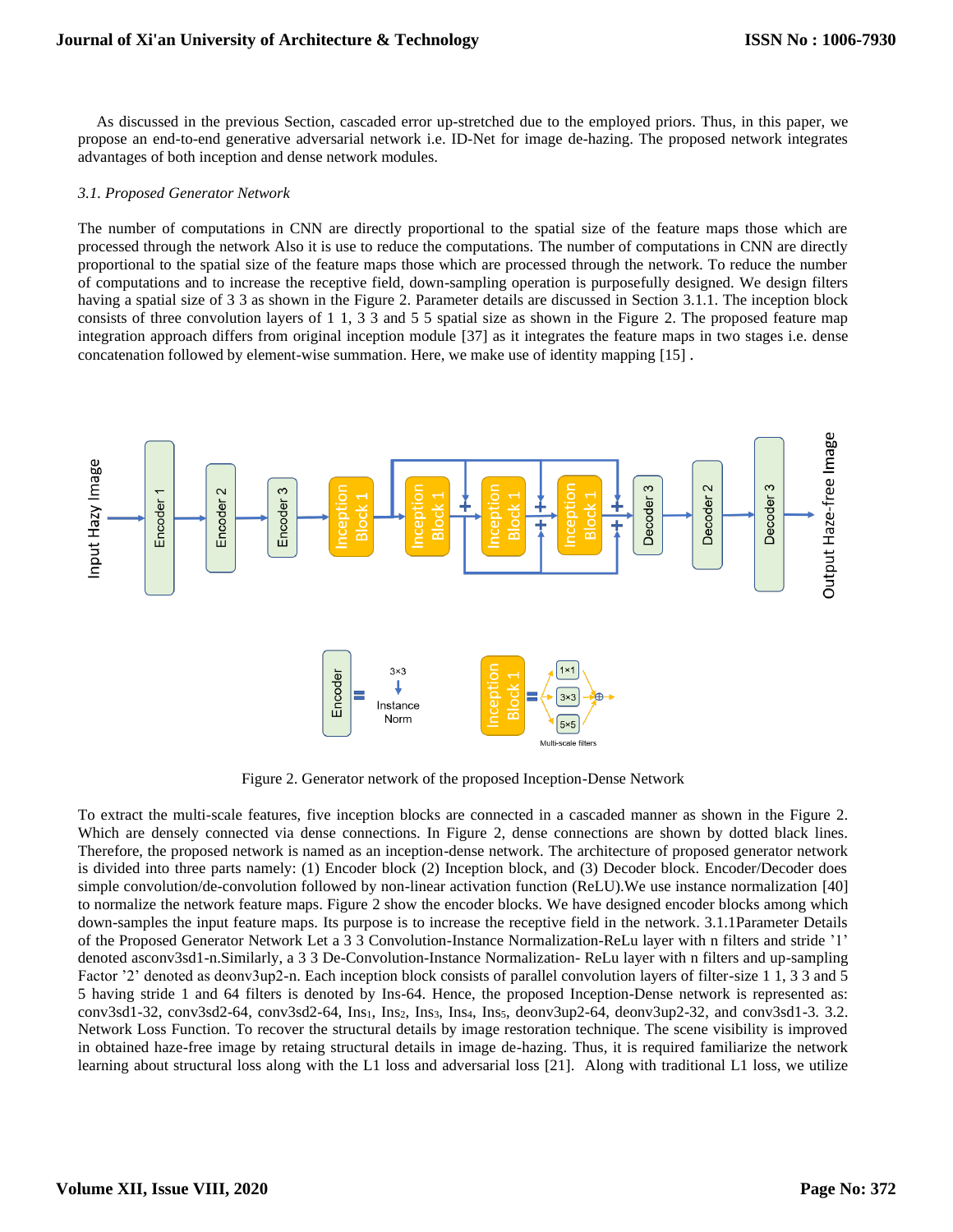<span id="page-3-0"></span>the structural similarity index metric (SSIM) as a loss function. While training the proposed Inception-Dense Network, we have generated the true edge information with consideration of the edge loss Therefore, overall loss function is,

$$
L(G; D) = l_{\mathbf{CGAN}}(G; D) + l_{\mathbf{SSIM}}(G) + l_{\mathbf{Edge}}(G) + l_{L1}(G) \tag{1}
$$

Where,  $l_{cGAN}$  (G; D) is a conditional GAN loss [21],  $l_{L1}$ ,  $l_{SSIM}$ ,  $l_{Edge}$  represents the traditional L1 loss, SSIM loss and Edge loss r[e](#page-2-0)spectively, and is loss weightage<sup>1</sup>. Thus, overall objective of the proposed GAN is given as,

$$
G = arg min max L(G; D)
$$
 (2)

G is used during testing phase, in order to generate haze- Inception network outperforms the other existing methods by a large margin for image de-hazing. Specifically, proposed network increases SSIM by almost 9% as compared to the priorbased deep learning approaches [3, 6, 28] and increases by 5% as compared to end-to-end deep learning methods [11, 23, 44, 47] which shows the robustness of RI-GAN to recover the haze-free scene. Also, there is a significant improvement in the PSNR and CIEDE2000 of the proposed RI-GAN as compared with the existing state-of-the-art methods.

## *3.2. Real World Hazy Images*

For image de-hazing the performance of the pro-posed network is compared with the existing state-of-the-art methods on D-Hazy [1] database as shown in Table 1From Figure [4, w](#page-4-0)e can clearly observe that the proposed RI-GAN generates the appropriate scene in recovered haze-free scene. We compare the results of existing prior-based hand-crafted and learning approaches [\[3, 6, 1](#page-5-0)7] and end-to-end dehazing approach [23]. Qualitative analysis shows that proposed Inception-Dense Network outperforms the other existing approaches and generates a visually pleasant haze-free scene. It is difficult to carry quantitative analysis of image de-hazing algorithms for real-world hazy scenes due to the unavailability of pair of the realworld hazy and haze-free scenes,. Therefore, we carry only qualitative analysis for the real-world hazy scenes. Five frequently used real-world hazy scenes are utilized here for analysis. Result comparison of proposed and existing approaches on these images is shown in Figure free scene. [42], peak signal to noise ratio (PSNR) and color difference measure (CIEDE 2000) [32] for quantitative evaluation. The experiments are categorized into two parts: performance of the proposed Inception-Dense Network on synthetic and real-world hazy image.

### *3.3. Performance on Synthetic Hazy Images*

We used D-Hazy [1], database to validate the proposed network for image de-hazing. Quantitative Analysis D-Hazy [1] is a standard dataset used to evaluate the performance of various algorithms for image de-hazing. It comprises of pair of 1,449 indoor hazy and respective haze-free scenes. We utilized the entire database i.e. 1,449 images for quantitative analysis of the proposed network. We compare the results of existing prior-based hand-crafted and learning approaches [\[3,](#page-5-0)  [6, 1](#page-5-0)7] and end-to-end dehazing approach [23]. Qualitative analysis shows that proposed Inception-Dense Network outperforms the other existing approaches and generates a visually pleasant haze-free scene. From Figur[e 4, w](#page-4-0)e can clearly observe that the proposed RI-GAN generates the appropriate scene in recovered haze-free scene. We compare the results of existing prior-based hand-crafted and learning approaches [\[3, 6, 1](#page-5-0)7] and end-to-end dehazing approach [23]. Qualitative analysis shows that proposed Inception-Dense Network outperforms the other existing approaches and generates a visually pleasant haze-free scene.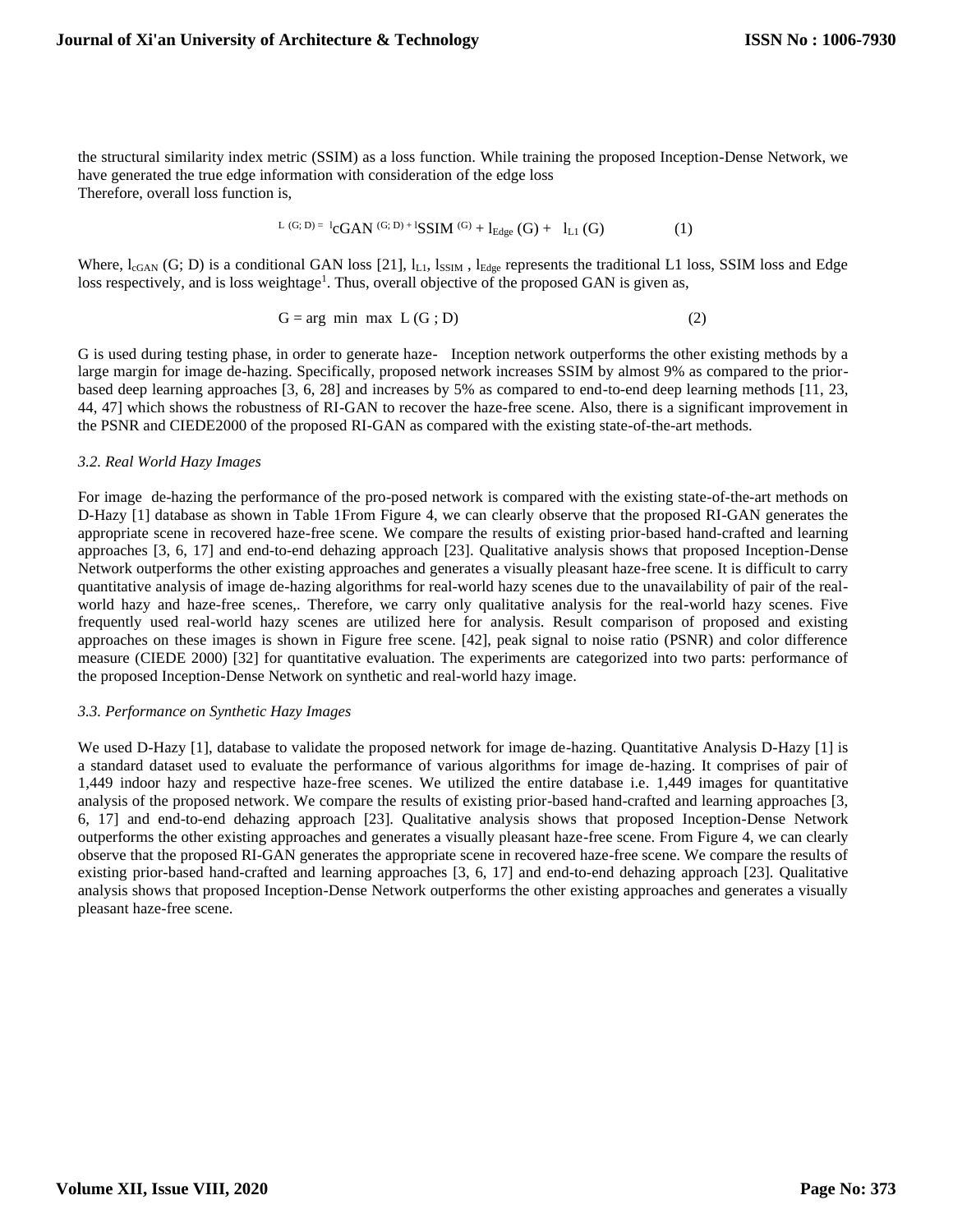

<span id="page-4-0"></span>

Figure 4. Visual result of proposed and existing methods on real-world hazy images. (a) Input hazy image. Results of (b) [17], (c) [28], (d) [\[6\], \(](#page-5-0)e) [23], (f) [29], (g) [43], (h) [\[14\].](#page-5-0)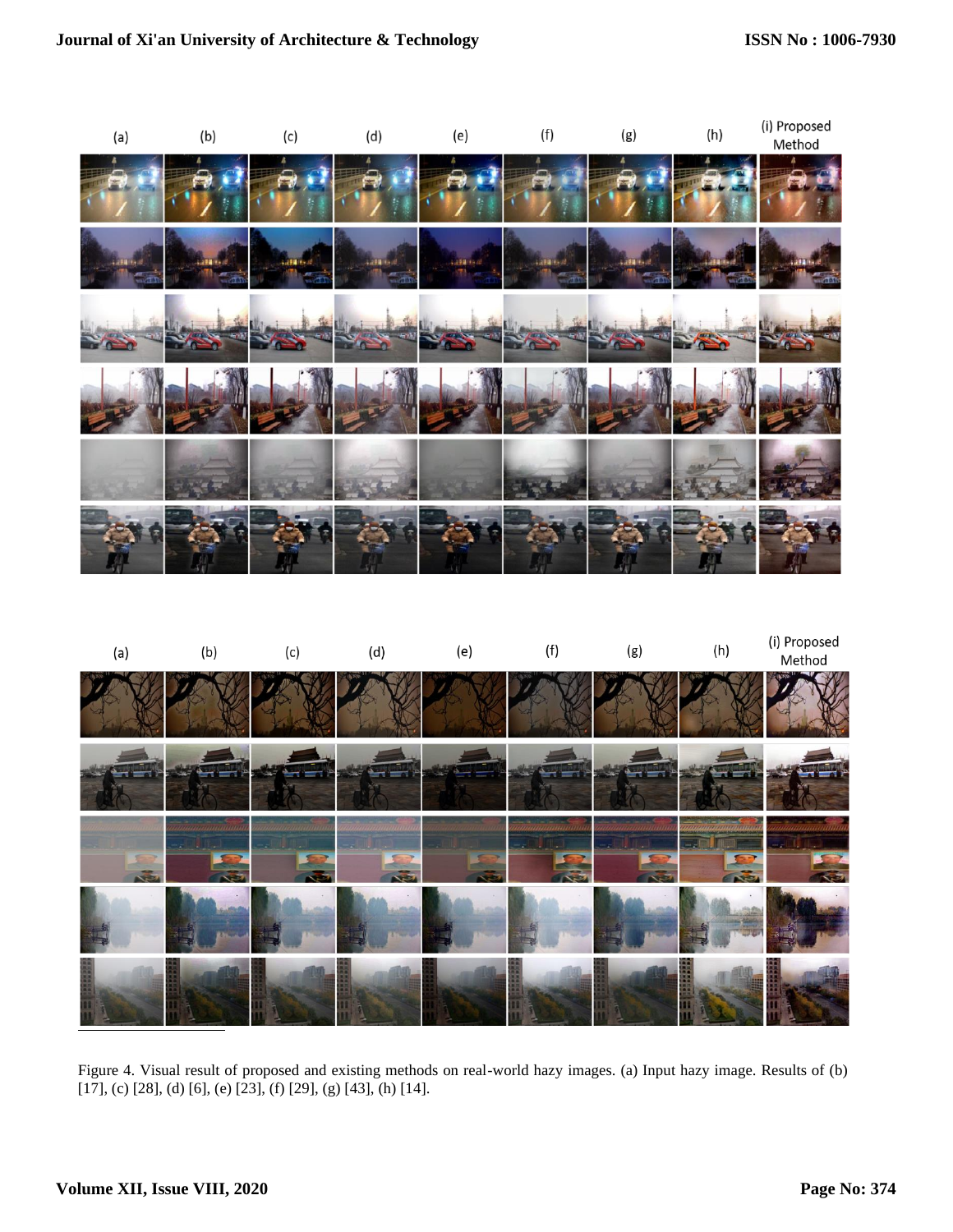| D-Hazy                        | <b>SSIM</b> | <b>PSNR</b> | <b>CIEDE2000</b> |
|-------------------------------|-------------|-------------|------------------|
| DChP (TPAMI-11)               | 0.7060      | 11.5876     | 15.2499          |
| $CAP$ (TIP-14)                | 0.7231      | 13.1945     | 16.6783          |
| DehazeNet (TIP-16)            | 0.7270      | 13.4005     | 13.9048          |
| <b>MSCNN</b> (ECCV-16)        | 0.7231      | 12.8203     | 15.8048          |
| <b>AODNet (ICCV-17)</b>       | 0.7177      | 16.6565     | 12.4110          |
| CycleGAN (ICCV-17)            | 0.5200      | 14.7930     | 13.3800          |
| <b>DDN</b> (NIPS-18)          | 0.7726      | 10.9600     | 15.5456          |
| C2MSNet (WACV-18)             | 0.7201      | 12.7148     | 12.4800          |
| <b>CycleDehaze (CVPRW-18)</b> | 0.6490      | 15.0263     | 15.4130          |
| <b>PQC (TIP-18)</b>           | 0.7300      | 0.0000      | 13.0360          |
| TANLTV (TIP-18)               | 0.7700      | 0.0000      | 12.2700          |
| <b>PDehazeNet (ECCV-18)</b>   | 0.7620      | 13.8450     | 13.3995          |
| RI-GAN (CVPRW-19)             | 0.8179      | 18.8167     | 9.0730           |
| <b>Proposed Method</b>        | 0.7486      | 16.3305     | 11.9365          |

Table 1.Quantitative Analysis of Image De-hazing

### IV. CONCLUSION

<span id="page-5-0"></span> In this work, for image de-hazing we propose an end-to-end generative adversarial de-hazing network. A novel generator which is designed using Inception block and dense connections is proposed for image de-hazing named as Inception-Dense Network. Performance of the proposed network has been evaluated on two benchmark datasets namely: D-Hazy [1], SOTS [24] to preserve the structural information in the recovered haze-free scene and real-world hazy images. The qualitative analysis has been carried out for image de-hazing by comparing and analysing the results of proposed network with existing state-of-the-art methods. Experimental analysis shows that the proposed method out-performs the other existing methods for image de-hazing. For future, this work can be extended to analyze the effect of haze on the performance of different algorithms for high-level computer vision task such as object detection, human action recognition, and person re-identification. Also, the architecture of the proposed Inception-Dense module can be extended for other computer vision applications such as Semantic Segmentation, Image depth estimation etc.

### REFERENCES

- [1] C. Ancuti, C. O. Ancuti, and C. De Vleeschouwer. D-hazy: A dataset to evaluate quantitatively dehazing algorithms. In Image Processing (ICIP), 2016 IEEE International Conference on, pages 2226–2230. IEEE, 2016.
- [2] C. O. Ancuti, C. Ancuti, C. Hermans, and P. Bekaert. A fast semi-inverse approach to detect and remove the haze from a single image. In Asian Conference on Computer Vision, pages 501–514. Springer, 2010.
- [3] B. Cai, X. Xu, K. Jia, C. Qing, and D. Tao. Dehazenet: An end-to-end system for single image haze removal. IEEE Transactions on Image Processing, 25(11):5187–5198, 2016.
- [4] S. Chen, Y. Chen, Y. Qu, J. Huang, and M. Hong. Multi-scale adaptive dehazing network. In Proceedings of the IEEE Conference on Computer Vision and Pattern Recognition Work-shops, pages 0–0, 2019.
- [5] F. Cozman and E. Krotkov. Depth from scattering. In Proceedings of IEEE Computer Society Conference on Computer Vision and Pattern Recognition, pages 801–806, Jun 1997.
- [6] A. Dudhane and S. Murala. Cˆ 2msnet: A novel approach for single image haze removal. In Applications of Computer Vision (WACV), 2018 IEEE Winter Conference on, pages 1397–1404. IEEE, 2018.
- [7] A .Dudhane and S. Murala. Cardinal color fusion network for single image haze removal. Machine Vision and Applications, 30(2):231–242, 2019.
- [8] A.Dudhane and S. Murala. Cdnet: Single image de-hazing using unpaired adversarial training. In 2019 IEEE Winter Conference on Applications of Computer Vision (WACV), pages 1147–1155. IEEE, 2019.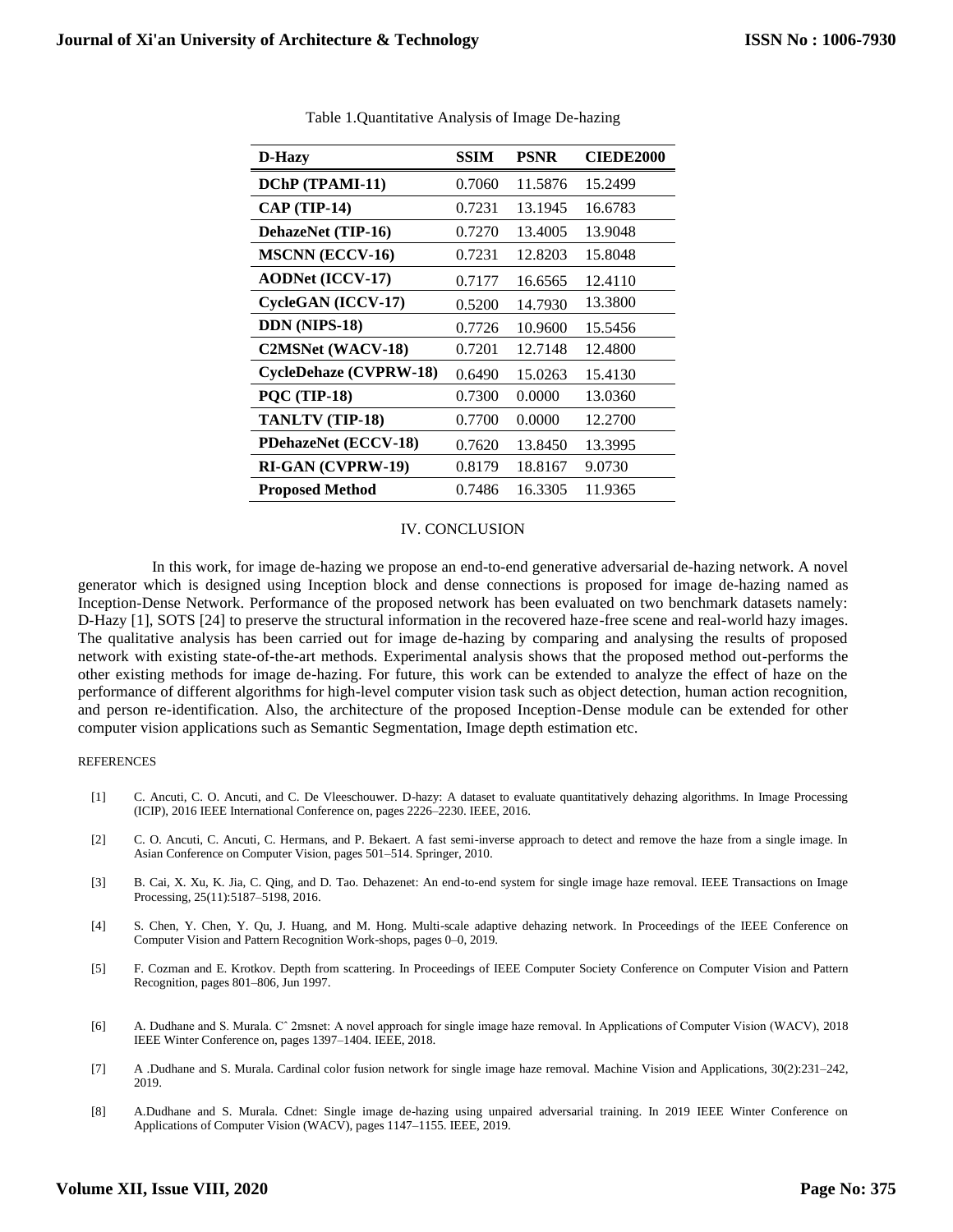- [9] A.Dudhane and S. Murala. Ryf-net: Deep fusion network for single image haze removal. IEEE Transactions on Image Processing, 29:628– 640, 2019.
- [10] A.Dudhane, H. Singh Aulakh, and S. Murala. Rigan: An end-to-end network for single image haze removal. In Proceedings of the IEEE Conference on Computer Vision and Pattern Recognition Workshops, pages 0–0, 2019.
- [11] D. Engin, A. Genc, and H. Kemal Ekenel. Cycle-dehaze: Enhanced cyclegan for single image dehazing. In Proceedings of the IEEE Conference on Computer Vision and Pattern Recognition Workshops, pages 825–833, 2018.
- [12] R. Fattal. Single image dehazing. ACM Transactions on Graphics (TOG), 27(3):72, 2008.
- [13] K. B. Gibson, D. T. Vo, and T. Q. Nguyen. An investigation of dehazing effects on image and video coding. IEEE Transactions on Image Processing, 21(2):662–673, 2012.
- [14] T. Guo, X. Li, V. Cherukuri, and V. Monga. Dense scene information estimation network for dehazing. In Proceedings of the IEEE Conference on Computer Vision and Pattern Recognition Workshops, pages 0–0, 2019.
- [15] K. He and J. Sun. Convolutional neural networks at con-strained time cost. In Proceedings of the IEEE conference on computer vision and pattern recognition, pages 5353–5360, 2015.
- [16] K. He, J. Sun, and X. Tang. Guided image filtering. In European Conference on Computer Vision, pages 1–14. Springer, 2010.
- [17] K. He, J. Sun, and X. Tang. Single image haze removal using dark channel prior. IEEE Transactions on Pattern Analysis and Machine Intelligence, 33(12):2341–2353, 2011.
- [18] K. He, X. Zhang, S. Ren, and J. Sun. Deep residual learning for image recognition. In Proceedings of the IEEE conference on computer vision and pattern recognition, pages 770–778, 2016.
- [19] H.-M. Hu, Q. Guo, J. Zheng, H. Wang, and B. Li. Single image defogging based on illumination decomposition for visual maritime surveillance. IEEE Transactions on Image Processing, 2019.
- [20] S.-C. Huang, B.-H. Chen and W.-J. Wang. Visibility restoration of single hazy images captured in real-world weather conditions. IEEE Transactions on Circuits and Systems for Video Technology, 24(10):1814–1824, 2014.
- [21] P. Isola, J.-Y. Zhu, T. Zhou, and A. A. Efros. adversarial networks. In 2017 IEEE Conference on Computer Vision and Pattern Recognition (CVPR), pages 5967–5976. IEEE, 2017.
- [22] Y. Lai, Y. Chen, C. Chiou, and C. Hsu. Single-image dehaz-ing via optimal transmission map under scene priors. IEEE Transactions on Circuits and Systems for Video Technology, 25(1):1–14, Jan 2015.
- [23] Li, X. Peng, Z. Wang, J. Xu, and D. Feng. Aod-net: All-in-one dehazing network. In Proceedings of the IEEE Inter-national Conference on Computer Vision, pages 4770–4778, 2017.
- [24] Li, W. Ren, D. Fu, D. Tao, D. Feng, W. Zeng, and Z.Wang. Benchmarking single-image dehazing and be-yond. IEEE Transactions on Image Processing, 28(1):492– 505, 2019.
- [25] S. K. Nayar and S. G. Narasimhan. Vision in bad weather. In Computer Vision, 1999. The Proceedings of the Seventh IEEE International Conference on, volume 2, pages 820– 827. IEEE, 1999.
- [26] P. Patil and S. Murala. Fggan: A cascaded unpaired learning for background estimation and foreground segmentation. In 2019 IEEE Winter Conference on Applications of Computer Vision (WACV), pages 1770–1778. IEEE, 2019.
- [27] P. W. Patil and S. Murala. Msfgnet: A novel compact end-to-end deep network for moving object detection. IEEE Trans-actions on Intelligent Transportation Systems, 2018.
- [28] W. Ren, S. Liu, H. Zhang, J. Pan, X. Cao, and M.-H. Yang. Single image dehazing via multi-scale convolutional neural networks. In European Conference on Computer Vision, pages 154–169. Springer, 2016.
- [29] W. Ren, L. Ma, J. Zhang, J. Pan, X. Cao, W. Liu, and M.-H.Yang. Gated fusion network for single image dehazing. In The IEEE Conference on Computer Vision and Pattern Recognition (CVPR), June 2018.
- [30] W. Ren, J. Pan, H. Zhang, X. Cao, and M.-H. Yang. Single image dehazing via multi-scale convolutional neural net- works with holistic edges. International Journal of Computer Vision, pages 1–20, 2019.
- [31] Y. Y. Schechner, S. G. Narasimhan, and S. K. Nayar. Instant dehazing of images using polarization. In Computer Vision and Pattern Recognition, 2001. CVPR 2001. Proceedings of the 2001 IEEE Computer Society Conference on, volume 1, pages I–I. IEEE, 2001.
- [32] G. Sharma, W. Wu, and E. N. Dalal. The ciede2000 color-difference formula: Implementation notes, supplementary test data, and mathematical observations. Color Research & Application: Endorsed by Inter-Society Color Council, The Colour Group (Great Britain), Canadian Society for Color, Color Science Association of Japan, Dutch Society for the Study of Color, The Swedish Colour Centre Foundation, Colour Society of Australia, Centre Franc¸ais de la Couleur, 30(1):21–30, 2005.